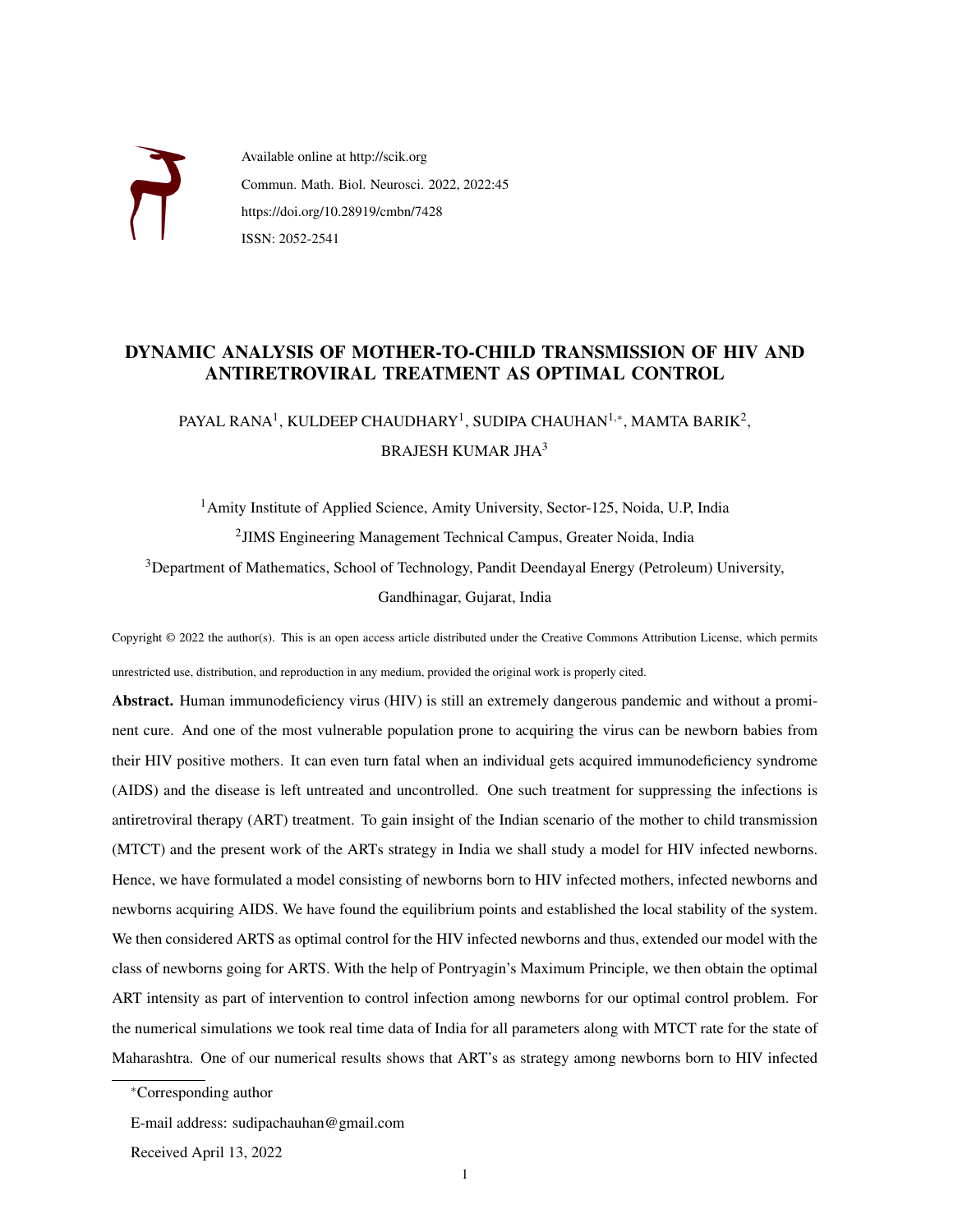#### 2 RANA, CHAUDHARY, CHAUHAN, BARIK, JHA

mothers decreases the number of HIV infected babies. Thus, the paper highlights the necessary and crucial role of ART programs for babies born to HIV positive mothers in order to suppress the infection for their brighter futures in the epidemic dynamics of India.

Keywords: HIV; newborns; dynamic analysis; optimal control; antiretroviral treatment. 2010 AMS Subject Classification: 92D05, 92D25, 92D40, 49J15.

## 1. INTRODUCTION

Human immunodeficiency virus(HIV) is a variation of a virus that can lead to AIDS(Acquired immunodeficiency syndrome) where this particular variation of the virus is believed to have been transmitted from the African chimpanzees to humans by consumption of animal meat [\[1\]](#page-12-0). The emergence of the disease can be dated back to the 1900's and spreading from countries to continents. Even in recent times, millions of individuals have been infected with HIV. HIV has now become pandemic disease which has caused millions of deaths through the transmission of the virus which can take place through certain body fluids and is facilitated through unprotected sexual intercourse, use of infected needles/syringes, or even vertically i.e from infected mother to child. And there are also large instances of vertical transmissions to her new-born from pregnant woman which can happen during pregnancy in utero, during labour and delivery or even through breast feeding during postpartum. The transmission of infection to newborn babies is solely transmitted from infected mothers. Majorly about seventy five percent of transmission of infection occurs at the time of labour and delivery and about thirty percent of HIV transmission may occur in the late stage of pregnancy [\[2\]](#page-12-1). India has the third largest HIV infected population of about 2.39 million(approximately) living in India [\[3\]](#page-12-2). Of this estimate around 145,000 children in India of age less than fifteen years of are infected by HIV/AIDS [\[4\]](#page-12-3). Children too account for a proportion of HIV infection in India which is indicative of a troublesome future of our nation if correct actions are not taken.

In India during 2002 parent to child transmission interventions were initiated which included free admittance for each enrolled women with pregnancy for HIV diagnosis in nearby clinics, availability of Nevirapine for pregnant women who were infected with HIV at the time of labour and subsequently for their children as well instantly during birth. Later NACO for pregnant women adopted the WHO recommendations 'Option B' in India and changed the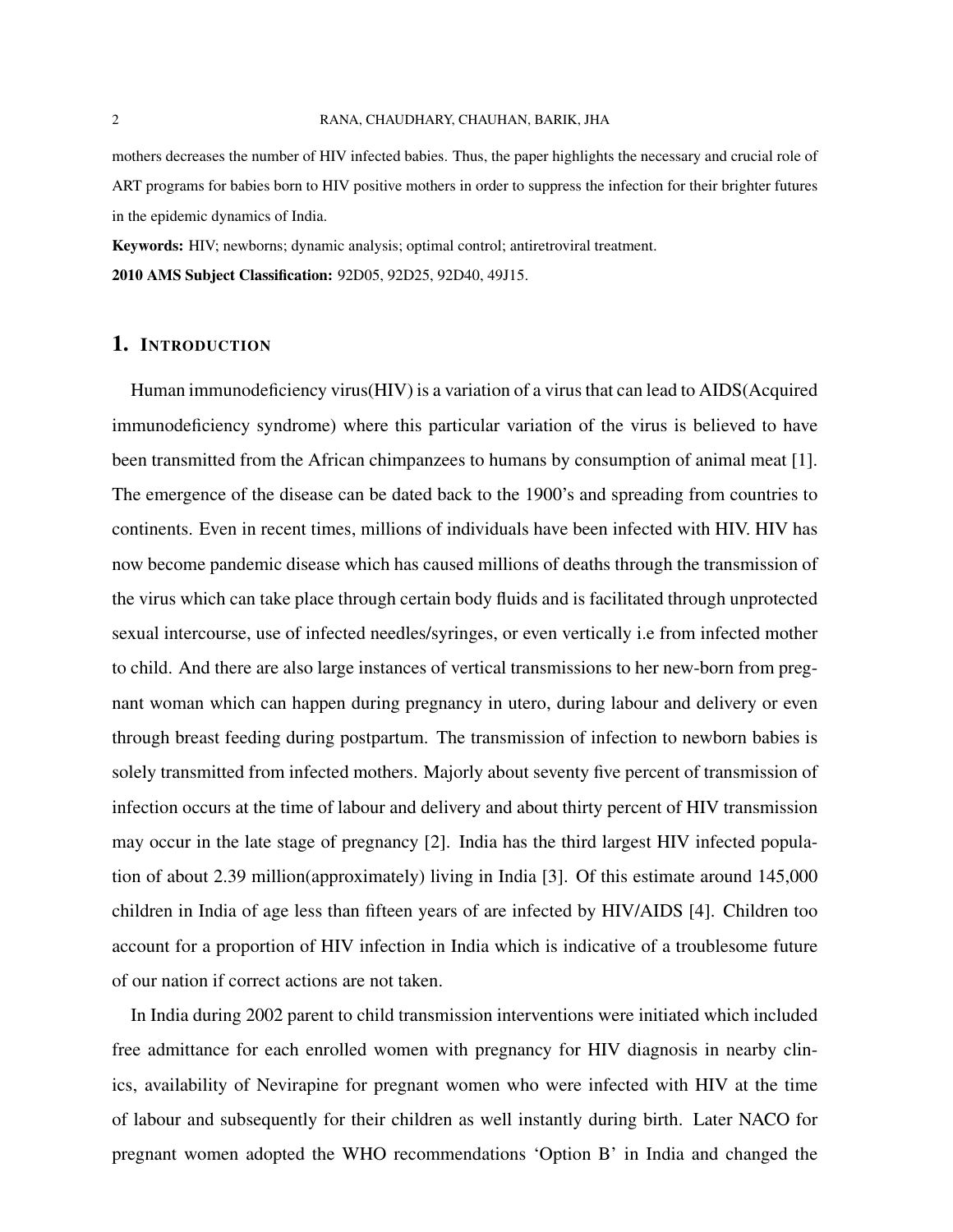strattefgy from the a dose of Nevirapine to multi-antiretroviral drug prophylaxis strategy. Then in 2013 NACO started to implement a more efficient "Option B+" with the intention to improve the health of pregnant women and simultaneously check vertical HIV transmission providing lifelong antiretroviral therapy (ART) treatment to each HIV infected woman and children.

ARTs as a strategy aims to avoid vertical HIV transmission and other added HIV prevention benefits for newborns and for enabling early infant diagnosis through retention of mother and baby in postpartum care of HIV [\[5\]](#page-12-4). With the prevalence of mother to child transmission (MTCT) to newborns in India there is a need to understand the dynamic of the HIV system. There is still poor knowledge of HIV/AIDS among the pregnant women for them and their newborns. This little knowledge on maternal care or HIV newborn care may be due to insufficient awareness campaigns or even it being a social taboo. ART's as a constant and efficient regime for HIV exposed newborns may be lagging due to lower acceptance among parents. More studies and research about ART's for HIV babies can hep understand the dynamic of the transmission and give positive results to motivate the HIV community and responsible stakeholders. Some help can be derived from available published evidence to comprehend the a system of newborns born to HIV infected mothers. Due to the emerging chronic nature of HIV, the course of illness is longer and may also show some stability. Thus, the primary healthcare settings within the chronic disease management model as part of HIV interventions should be re-conceptualised. As the infant will grow up, the duration and dosage of ART's will also alter with time depending on various factors.

Mathematical modelling is an application to formulate an interaction between mathematics and the physical real world system . Through this formulated expression, one can analyse the system and get a model behaviour. These models can help in understanding the system through the theoretic and numerical analysis. One can use certain value for the parameter in the model to get an insight on the future system behavior. The most recent development in mathematical modelling in the field of biology or epidemic can be seen in [\[6,](#page-12-5) [7,](#page-12-6) [8\]](#page-12-7). Models on HIV have been studied till now with various parameters to understand the dynamics of the disease [\[9,](#page-12-8) [10\]](#page-12-9). HIV models have been extended to add more parameters (biological and demographical) for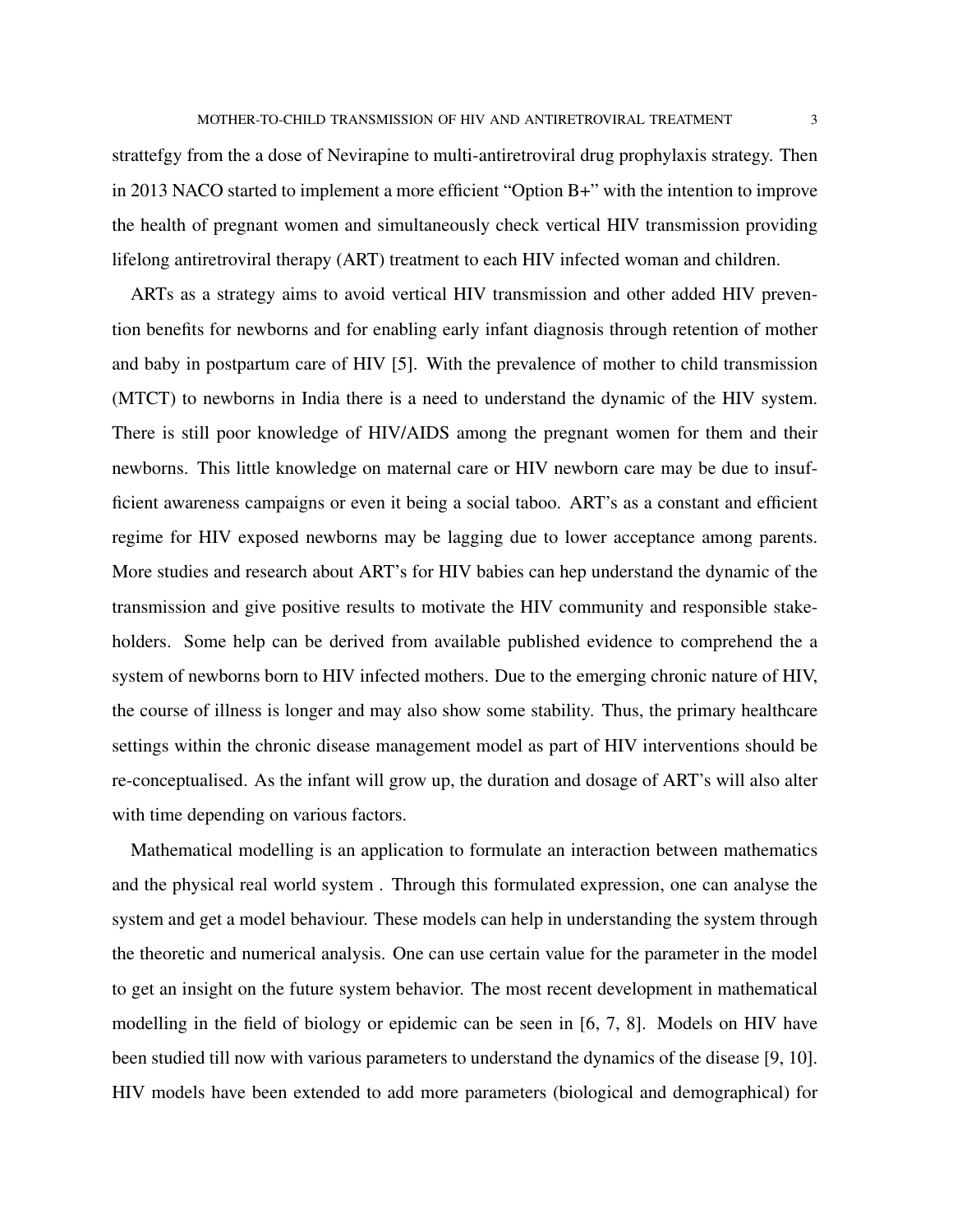our varied and growing population. Studies go as far as 1990's on HIV with mathematical modelling. In 1997, Kirschner [\[11\]](#page-12-10) gave a model of Combined Drug Therapy of HIV Infection. In regard to the MTCT cases, in [\[12\]](#page-13-0) dynamic characteristics have been explored of the HIV MTCT epidemic in China. Mathematical analysis of a vertical transmission model consisting of a non-linear term which depends on the parents for children has been studied in [\[13\]](#page-13-1). An HIV-AIDS model has been formulated for vertical transmission with the incorporation of time delay of the period of adolescent maturity of infected newborns in [\[14\]](#page-13-2). In [\[15\]](#page-13-3) a HIV/AIDS transmission epidemic model is proposed which is subjected to Pre-exposure prophylaxis (PrEP) as control consisting of antiretroviral medication and the systems dynamical analysis has also been shown. But analysis on prevention of transmission of infection in newborns born to HIV infected mother is scarce specifically in context of India. *Thus, we shall propose a model consisting of newborns/babies born to HIV infected mothers population along with ART's regime as early intervention and aim to discuss its local stability analysis as well as optimal control policy. For infants with in utero or intrapartum HIV infection, our study addresses the optimal intensity of initiation of antiretroviral therapy as a control for the Indian state of Maharashtra.*

**1.1.** Structure of our Study. We shall propose an HIV epidemic SIA(susceptible-infected-AIDS) model of newborn population exposed to HIV due to HIV positive mothers in Section [2.](#page-3-0) We have then in the same section extended our model by incorporating ART's as a control with the addition of another E(population going for ART's) compartment i.e SIAE model. Then we will proceed with the general analysis of our system though local stability analysis in Section [3.](#page-5-0) In Section [4](#page-6-0) using Pontryagin's maximum principle [\[16\]](#page-13-4), we will formulate an optimal control problem and discuss it. In Section [5](#page-7-0) through numerical simulation using real time data of India we will aim to show the working of the system of the SIA model. Then we will perform numerical simulation of the optimal control to get proper understanding of mechanism of our SIAE system for India in the presence of the control and progression of infection among newborns.

## <span id="page-3-0"></span>2. MODEL FORMULATION

Two models have been proposed, Model 1 (SIA Model) without control and Model 2(SIAE) with control inspired from [\[13,](#page-13-1) [15,](#page-13-3) [12\]](#page-13-0). The assumptions for the model are as following: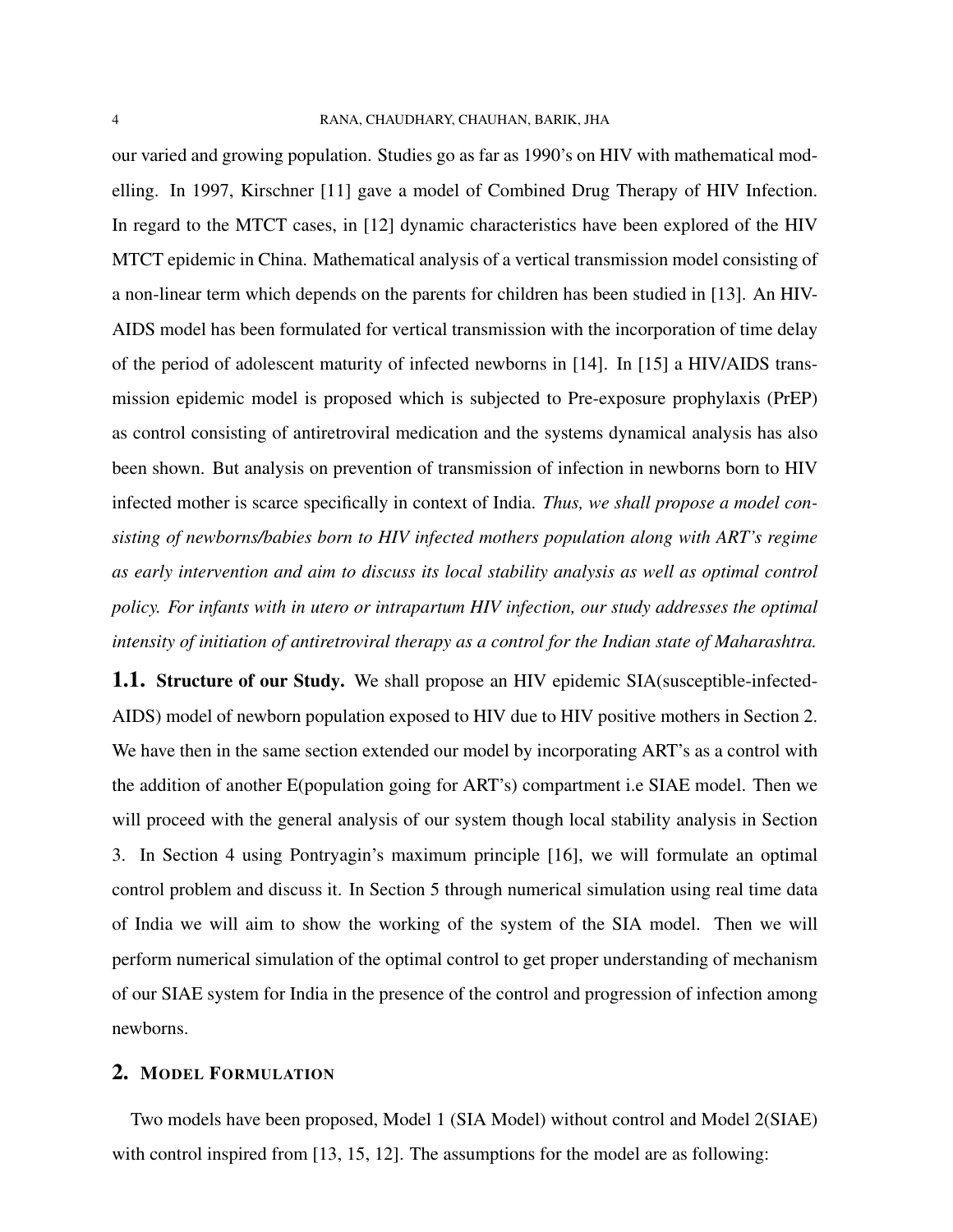- The recruitment rate is coming from newborns born to HIV positive mothers.
- As a newborn infected in AIDS stage do not have enough ability to meet other people in daily activity, they cannot transmit the disease.
- The infection process  $\alpha\beta S$  in newborns is caused due to HIV infected mothers.
- The susceptible population are going for ART's due to exposure of HIV from their respective mothers and enter the treatment class *E*.

To define the model, the following notations are adopted throughout this paper:

# Notations:

- $S(t)$  : Number of susceptible newborns at time *t*,
- *I*(*t*) : Number of HIV infected newborns at time *t* but still have not been vaccinated,
- *A*(*t*) : Number of infected individuals who have acquired AIDS,
- $E(t)$ : Number of newborns receiving treatment,
- $\alpha$  : Proportion of HIV positive mothers,
- $\mu$  : Death rate,
- ξ : Growth rate,
- *p* : fraction of individuals going for treatment,
- $\gamma$  : rate at which individuals acquire AIDS,
- $\beta$  : Mother to child transmission rate

<span id="page-4-0"></span>**2.1.** Model 1: SIA model. We have formulated a model described by the following dynamical equations:

*dA*

(1) 
$$
\frac{dS}{dt} = \xi - \alpha \beta S - \mu S
$$

<span id="page-4-1"></span>(2) 
$$
\frac{dI}{dt} = \alpha \beta S - \gamma I - \mu I
$$

$$
\frac{dA}{dt} = \gamma I - \mu A
$$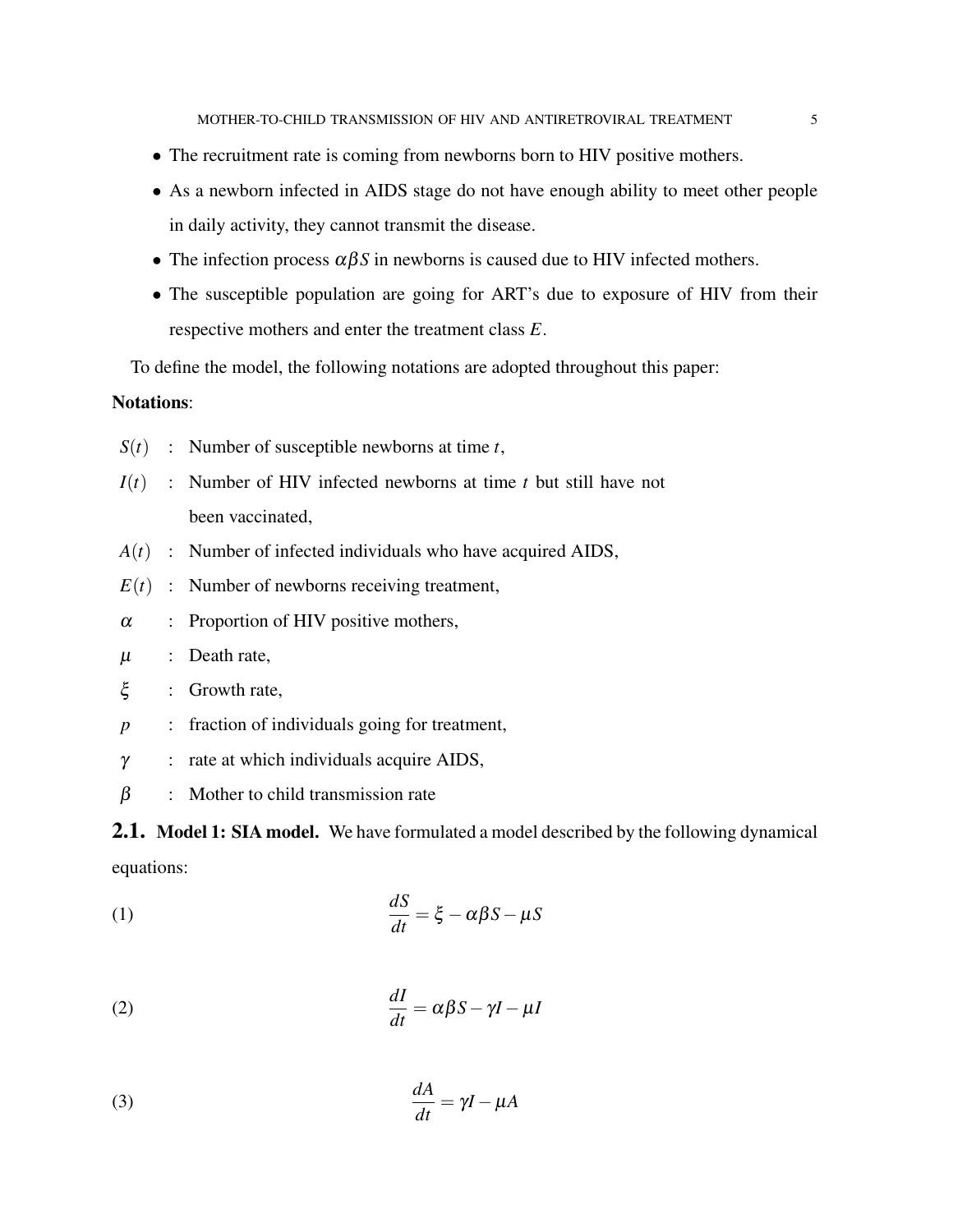Where,  $\beta \alpha S$  term represents the transmission of infection in the newborns due to HIV positive mothers;  $\gamma I$  indicates the HIV positive newborns acquiring AIDS; Note that  $S(t) + I(t) + A(t) =$  $M = \frac{5}{11}$  $\frac{\varsigma}{\mu}$ .

## <span id="page-5-1"></span>2.2. Model 2: SIAE model(with control).

(4) 
$$
\frac{dS}{dt} = \xi - (1 - p)\alpha\beta S - pu(t)S - \mu S
$$

(5) 
$$
\frac{dI}{dt} = (1 - p)\alpha\beta S - \gamma I - \mu I
$$

<span id="page-5-2"></span>(6) 
$$
\frac{dA}{dt} = \gamma I - \mu A
$$

(7) 
$$
\frac{dE}{dt} = pu(t)S - \mu E
$$

where *E* are the population of infected individuals going for ART.

# <span id="page-5-0"></span>3. GENERAL ANALYSIS

We shall be discussing the stability analysis of the system in the upcoming subsections which would involve the existence of equilibrium points and local stability analysis for our SIA model, proceeded by the optimal control problem for SIAE model.

**3.1. Equilibrium points.** The disease free point for our system [\(1](#page-4-0)[-3\)](#page-4-1) is given by  $E^0 =$  $\left(\frac{\Psi}{\alpha R}\right)$  $\frac{\psi}{\alpha\beta+\mu}$ , 0, 0). The equilibrium for our system [\(1](#page-4-0)[-3\)](#page-4-1) is given by  $E^* = (S^*, I^*, A^*)$  given by

$$
S^* = \frac{\psi}{\alpha \beta + \mu}
$$

$$
I^* = \frac{\psi \alpha \beta}{(\alpha \beta + \mu)(\gamma + \mu)}
$$

$$
A^* = \frac{\gamma \psi \alpha \beta}{(\alpha \beta + \mu)(\gamma + \mu)\mu}
$$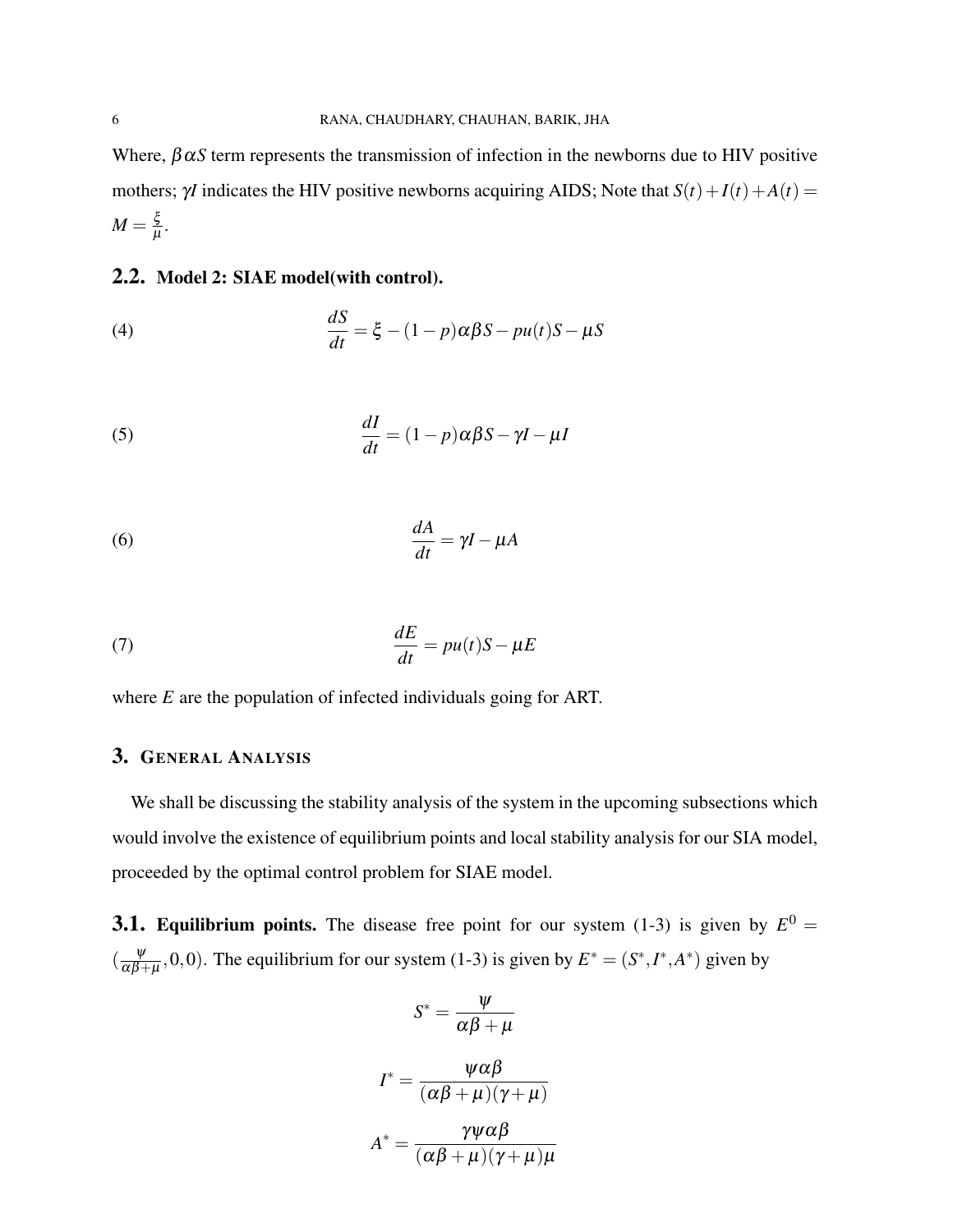**3.2.** Local Stability Analysis. The jacobian corresponding to system with respect to  $E^*$  is as follows:

$$
J = \begin{bmatrix} -(\alpha\beta + \mu) & 0 & 0 \\ \alpha\beta & -(\mu + \gamma) & 0 \\ 0 & \gamma & -\mu \end{bmatrix}
$$

The characteristic equation at  $E^*$  is :

$$
(\lambda + (\alpha \beta + \mu))(\lambda + (\mu + \gamma))(\lambda + \mu) = 0
$$

And we get  $\lambda_1 = -(\alpha \beta + \mu)$ ,  $\lambda_2 = -(\mu + \gamma)$  and  $\lambda_3 = -\mu$ . Since  $\lambda_1, \lambda_2, \lambda_3 < 0$  then the system at  $E^*$  is locally asymptotically stable.

# <span id="page-6-0"></span>4. OPTIMAL CONTROL ANTIRETROVIRAL TREATMENT POLICY

We shall consider that a responsible stakeholders and parents need to provide for ART's for newborns as a efficient regime to decrease the number of infected individuals. The objective involves the minimising the number of infected individuals and also minimizing the total treatment costs. This type of treatments are costly specially in a developing country and we assume a quadratic promotional cost function [\[17,](#page-13-5) [18,](#page-13-6) [19,](#page-13-7) [20\]](#page-13-8):

(8) 
$$
C(u) = \frac{a}{2}u^2(t)
$$

Suppose that the planning horizon is not very larges, we do not discount the future. The objective of the responsible stakeholders is :

- minimize the HIV infected newborn population
- minimize the costs incurred through antiretroviral treatment.

For our system of Eqns. [\(4\)](#page-5-1)- [\(7\)](#page-5-2), the objective function is :

(9) 
$$
maxJ = -\int_0^T \left( \dot{I}(t) + \frac{a}{2} u^2(t) \right) dt
$$

where  $a \ge 0$  is a constant value and denotes the magnitude of the treatment effort rates;  $u(t) \ge 0$ is the promotional effort rate used by government. For our study, a simple and reasonable example of the treatment effort cost function is provided by quadratic form with the assumption that *C*(*u*) is twice continuously differentiable function of *u* such that  $C_u > 0$ ,  $C_u u > 0$ ,  $C(0) = 0$ .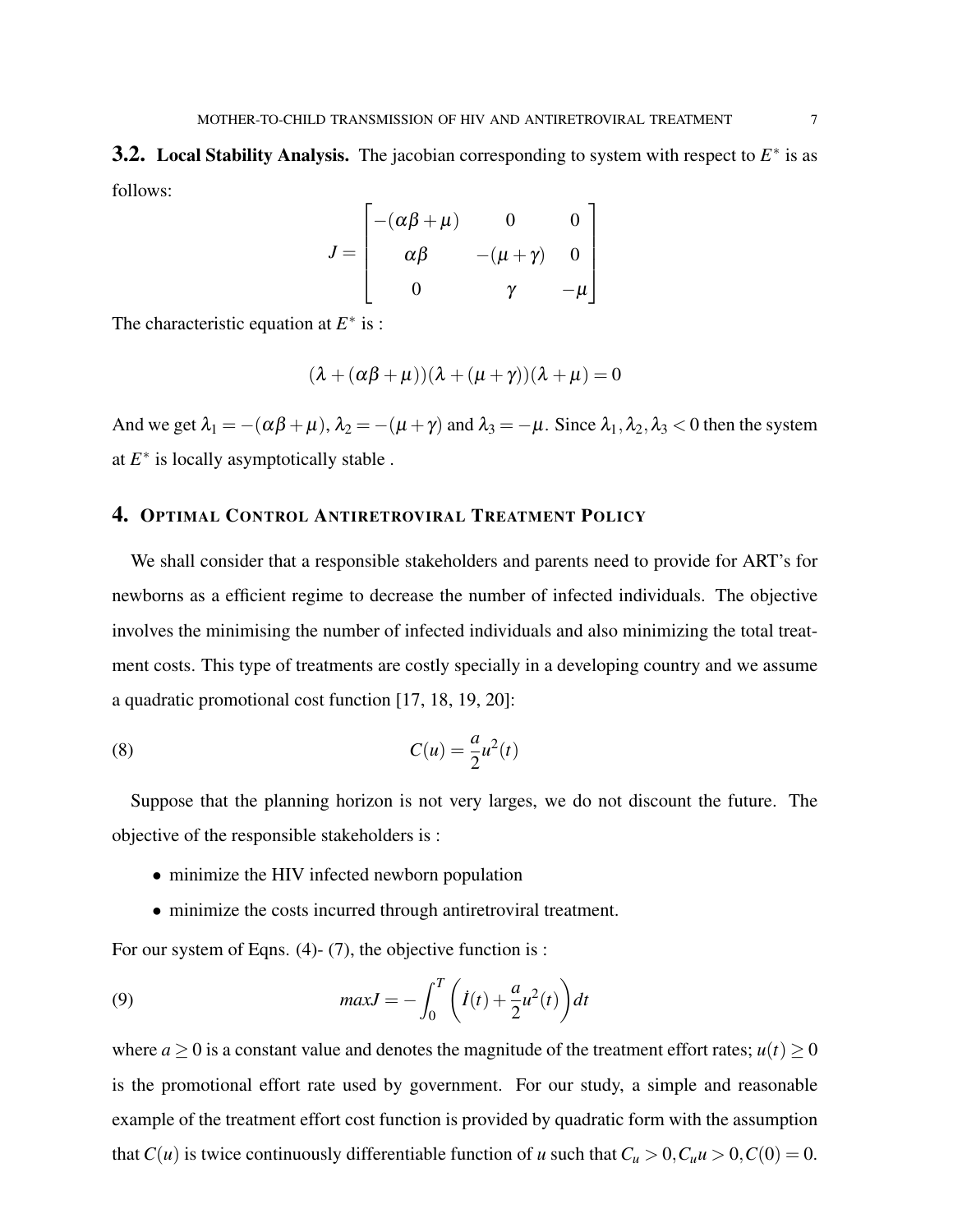#### **4.1. Maximum principle.** The Hamiltonian is :

(10) 
$$
H = -\left(\dot{I}(t) + \frac{a}{2}u^2(t)\right) + \lambda_1\left(\xi - (1 - p)\alpha\beta S - pu(t)S - \mu S\right) + \lambda_2\left((1 - p)\alpha\beta S - \gamma I - \mu I\right) + \lambda_3\left(\gamma I - \mu A\right) +
$$

$$
\lambda_4\left(pu(t)S - \mu E\right)
$$

The optimal control

(11) 
$$
u^*(t) = \frac{1}{a}((\lambda_4 - \lambda_1)pS)
$$

The adjoint variables  $\lambda_1, \lambda_2, \lambda_3$  and  $\lambda_4$  are described in the following differential equation:

<span id="page-7-1"></span>(12) 
$$
\frac{d\lambda_1}{dt} = -\frac{\partial H}{\partial S}, \quad \lambda_1(T) = 0
$$

(13) 
$$
\frac{d\lambda_2}{dt} = -\frac{\partial H}{\partial I}, \quad \lambda_2(T) = 0
$$

(14) 
$$
\frac{d\lambda_3}{dt} = -\frac{\partial H}{\partial A}, \quad \lambda_3(T) = 0
$$

<span id="page-7-2"></span>(15) 
$$
\frac{d\lambda_4}{dt} = -\frac{\partial H}{\partial E}, \quad \lambda_4(T) = 0
$$

The solution of [12-](#page-7-1) [15](#page-7-2) are:

 $\lambda_1 = -e^{(\alpha\beta(1-p)+\mu)t} \int_T^t$  $\int$  $\alpha\beta(1-p)(2-e^{-(\gamma mu)(T-\tau)})e^{-((\alpha\beta(1-p)+\mu)\tau-pU^*)}$ *d*τ where  $U^*(t) = \int u^* dt$ ,  $\lambda_2(t) = e^{(\gamma+\mu)(T-t)} - 1$ ,  $\lambda_3(t) = 0$  and  $\lambda_4(t) = 0$ . Now, we get the optimal control:

$$
u^*(t) = \frac{-\lambda_1}{a} pS = \frac{pS}{a} \bigg\{ e^{(\alpha\beta(1-p)+\mu)t + pU^*} \int_T^t \bigg\{ \alpha\beta(1-p)(2-e^{-(\gamma mu)(T-\tau)})e^{-((\alpha\beta(1-p)+\mu)\tau-pU^*)} \bigg\} \bigg\}.
$$

### <span id="page-7-0"></span>5. NUMERICAL SIMULATIONS

The section will deal with the numerical simulation of our epidemic model in order to examine the dynamics for newborns as well as the impact of ART's on transmission and controlling of HIV infection. We shall use MATLAB for our proposed models (SIA and SIAE) to numerically solve the system and the simulations are performed for a set of real data for India. We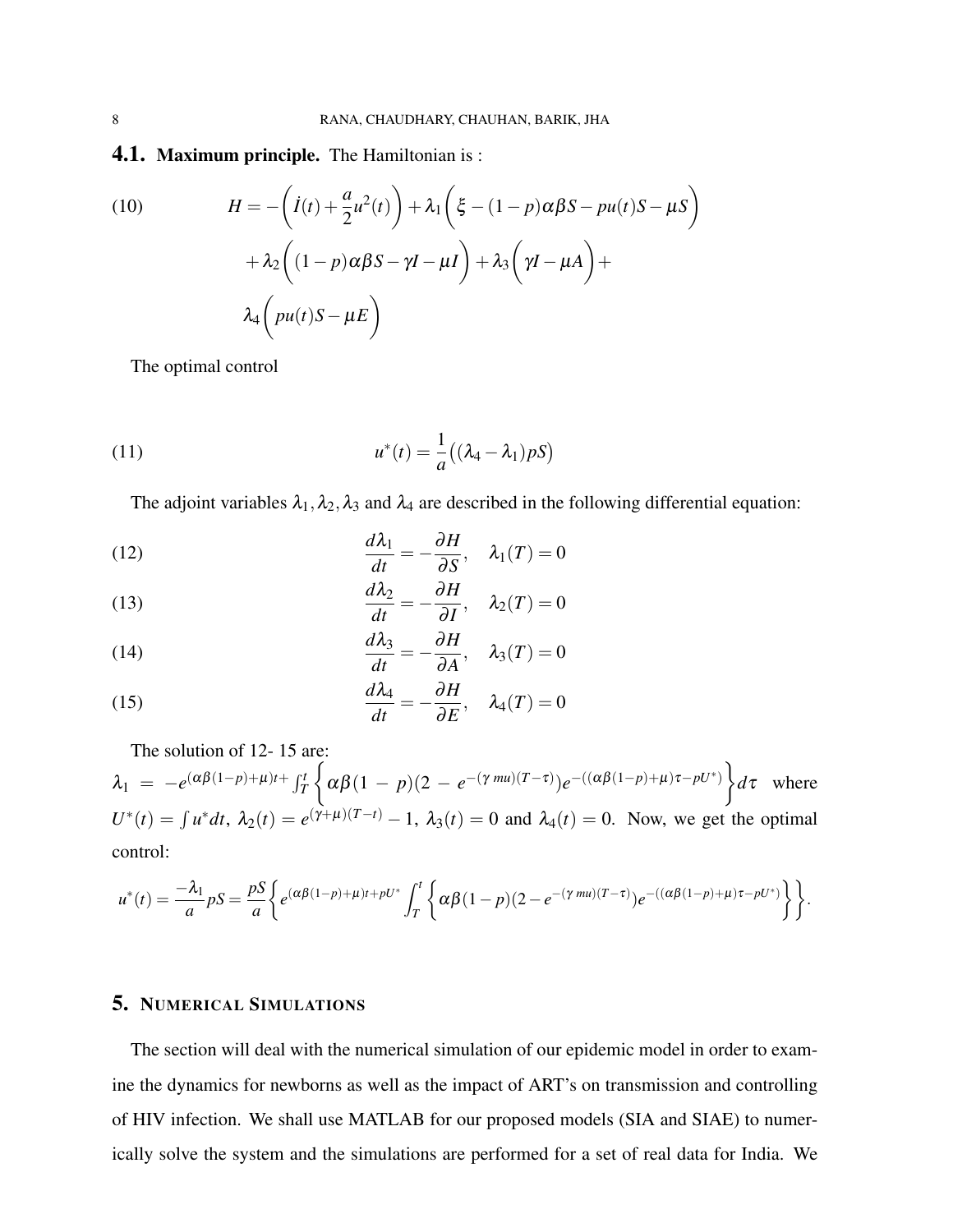have also chosen four states of India for our study and the parameters selection detail is given in the subsequent section.

## 5.1. Parameter Selection.

•  $\alpha = 0.000733$ : It is estimated that out of about thirty million annual pregnancies in India by National AIDS Control Organization (NACO), more than 22,000 pregnant women are infected by HIV [\[21\]](#page-13-9).



• For  $\beta$  we have state wise rates:

FIGURE 1. Statewise MTCT rate: Gujarat:  $\beta = 3.571$  [\[22\]](#page-13-10), Maharashtra: β = 7.143 [\[23\]](#page-13-11), Karnataka:  $\beta = 8.667$  [\[24\]](#page-13-12) and West Bengal:  $\beta = 3.488$  [\[25\]](#page-14-0).

We shall be going forward with the rate of Maharashtra.

- $\mu = 0.006$  In [\[12\]](#page-13-0) For age population of babies and young adolescents the natural mortality rate of children taken is six deaths per thousand per year in China. (rate for India was unavailable. As India is population wise and geographically closest to China hence we referred to rate of China)
- $\xi = 1537$ : 1537 pairs of mothers and new births have been taken in [\[21\]](#page-13-9) where the mothers are HIV positive. Thus, we shall assume the number of babies born to HIV positive mothers to be at least 1537.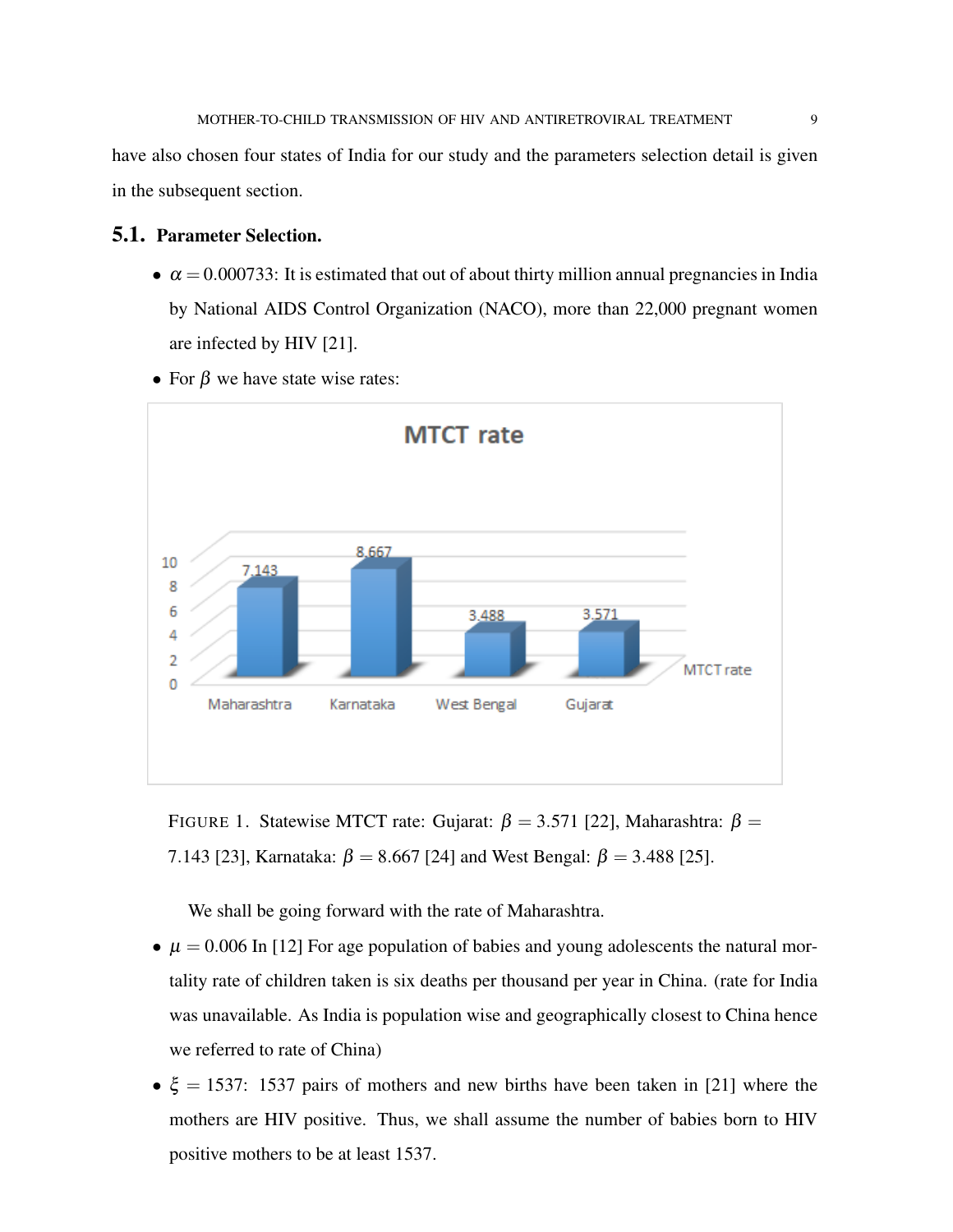<span id="page-9-1"></span>•  $\gamma = 0.17$ : Among the HIV-infected children, the cumulative probabilities of developing AIDS is 0.17 [\[26\]](#page-14-1).

| <b>Parameters</b> | <b>Values/Units</b> | <b>Source</b> |
|-------------------|---------------------|---------------|
| ξ                 | 1537                | [21]          |
| $\alpha$          | 0.000733            | [21]          |
| μ                 | 0.006               | $[12]$        |
| β                 | 3.488-8.66          | [21]          |
| γ                 | 0.17                | [26]          |
| p                 | 0.1                 | assumed       |
| a                 | 1000                | assumed       |

TABLE 1. Parameters and Values for the model

# <span id="page-9-0"></span>5.2. Results and Plots.



FIGURE 2. Behaviour of system w.r.t MCMT rate for Maharashtra

<sup>5.2.1.</sup> *Without control system.*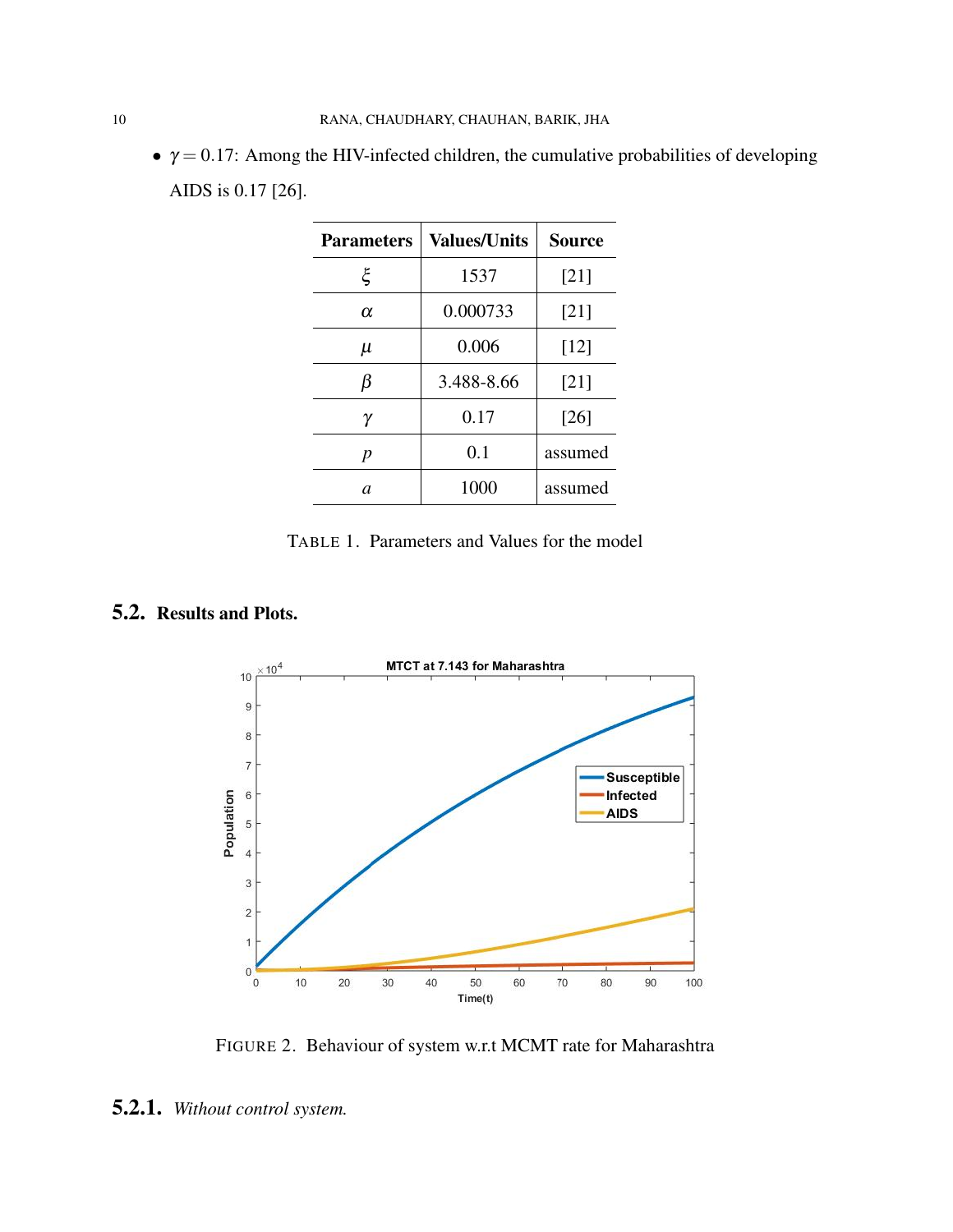In Fig [2](#page-9-0) we can see the behaviour of SIA individuals with a variation of MTCT rate for the state of Maharatshtra as seen in Fig [2.](#page-9-0) We get the following equilibrium point for our system using the parametric values in Table [1:](#page-9-1)

*E* ∗ (92808.57,2671.726,21073.8) for Maharashtra.

<span id="page-10-0"></span>

5.2.2. *System with Control.* Efficiency of strategies using different type drugs and the durations of treatment for HIV newborn population is still being explored. There is very low-quality evidence of the use of antiretroviral regimens, its behaviour and its duration for HIV related babies [\[26\]](#page-14-1). Even the dosage of the antiretroviral drug is a matter for discussion for babies even as they grow up into toddlers or young adolescents. Thus, we proceed with the numerical simulation of the optimal control i.e SIAE model where we shall consider the values from Table [1](#page-9-1) where  $T = 100$  for the system dynamics as below: We have considered the MTCT rate of Maharashtra for the state's population behaviour when subjected to ART's system dynamics subject to the optimal control at  $E^* = (19958.4, 688.7, 11263.9, 84783.9)$ . The extremal behaviour of  $u(t)$  for Maharashtra is shown in Fig [3a.](#page-10-0) The intensity of the control is initiated from 0.2 at the time of start of ART's program for the newborns in the system. Control is initially started from minimal effort with newborns. The intensity then approaches maximum efforts i.e towards 1. As mentioned before, as the infant grows up, the duration and dosage of ART's will also alter with time depending on various factors. The factors can be age, viral load or CD4 cells count.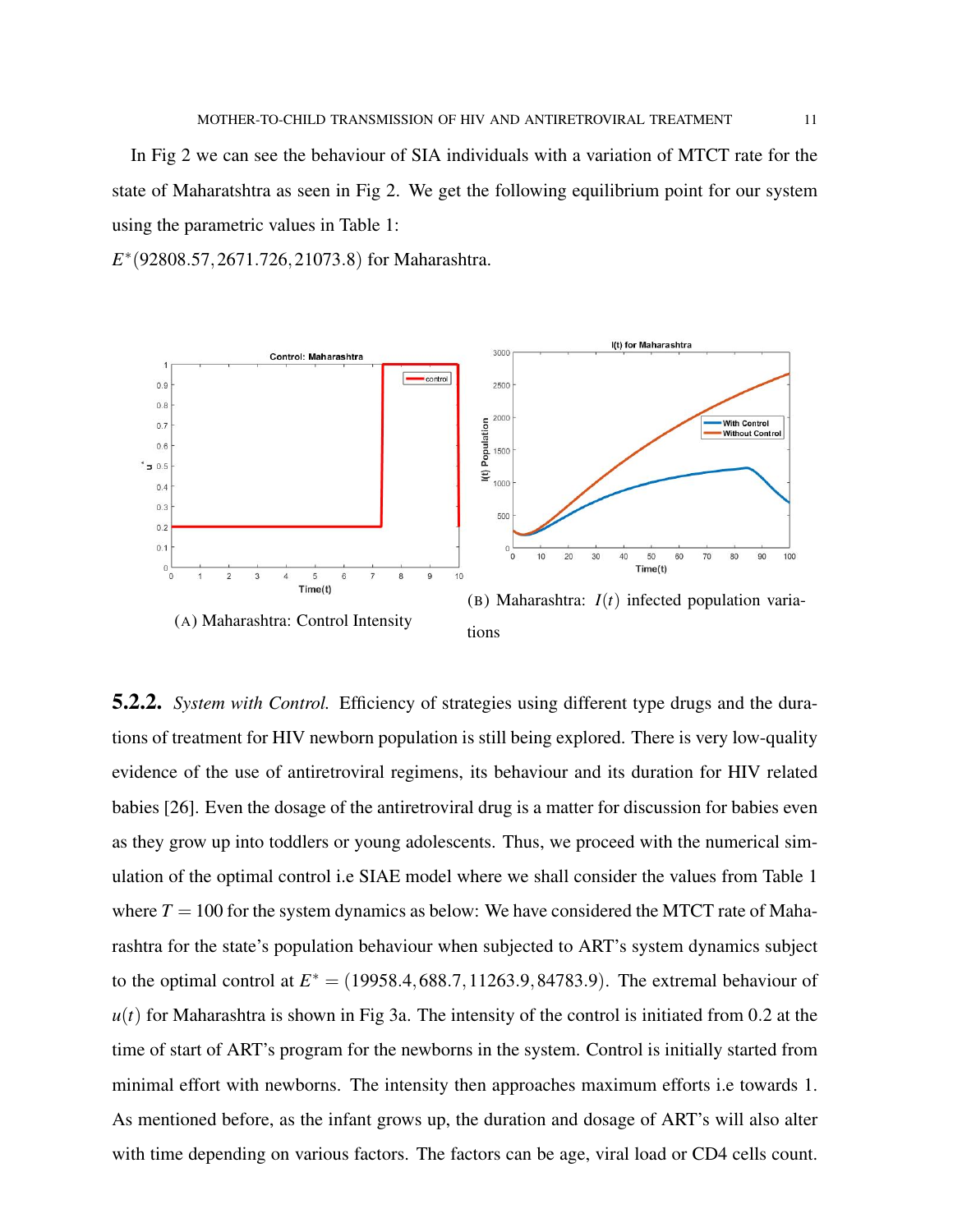The control then starts to dip back to minimal intensity which can be possible in case ARTassociated immune reconstitution has occurred for a newborn and to minimise costs incurred for the treatments. In Fig [3b](#page-10-0) we can see that due to the control efforts, the infected individuals have reduced to 688.7 from 2671.726 of the non control system for the state of Maharashtra. Early intervention through ART's would be beneficial as it can delay the time of increased use of drugs on newborns, minimise use of ART's in the long run or even halt continuous use of antiretroviral therapy for some time. Early HIV diagnosis and subsequent early antiretroviral therapy reduces early infant mortality and HIV progression. This way AIDS class reduces and they start to advance into the treatment (E) class of newborns.

## 6. CONCLUSION

In this paper we have presented mathematical analysis of the role of early ART's intervention as control to decrease infection in the epidemic system of newborns. We found the equilibrium points of the SIA model and then proceeded to show local stability analysis. Later we extended our system to a SIAE model which considered an optimal control treatment strategy for minimising infected people and minimising treatment costs. Subject to this we have found a unique optimal value of ART's strategy rate. One of the differences in the prevalence of HIV among newborns through MTCT may be due to the differences in the sociodemographic and economic profiles of life among the states of India. Thus, we went forward with our numerical simulations using some real data of India and MTCT rate for the state of Maharashtra. We carried out the numerical simulations for SIA model to investigate how HIV is spreading among newborns born to HIV infected mothers. Then, we got the disease-behavior dynamics of the SIAE model and saw that the dynamics improved idealy with the impact of ART's. The numerical simulation of the optimal control showed that the ART's as a necessary regime can suppress the infection in the HIV system for newborns as infected individuals decreased phenomenally as seen in case Maharashtra. Prevention and treatment strategies, starting with availability of anti-retroviral drugs and coverage for health care system for all HIV positive pregnant and their children should be top priority for responsible stakeholders and parents. Thus, the public should also be motivated through positive awareness campaigns for HIV positive parents to inspire them to have health-seeking nature for a healthy lifestyle of their children. This way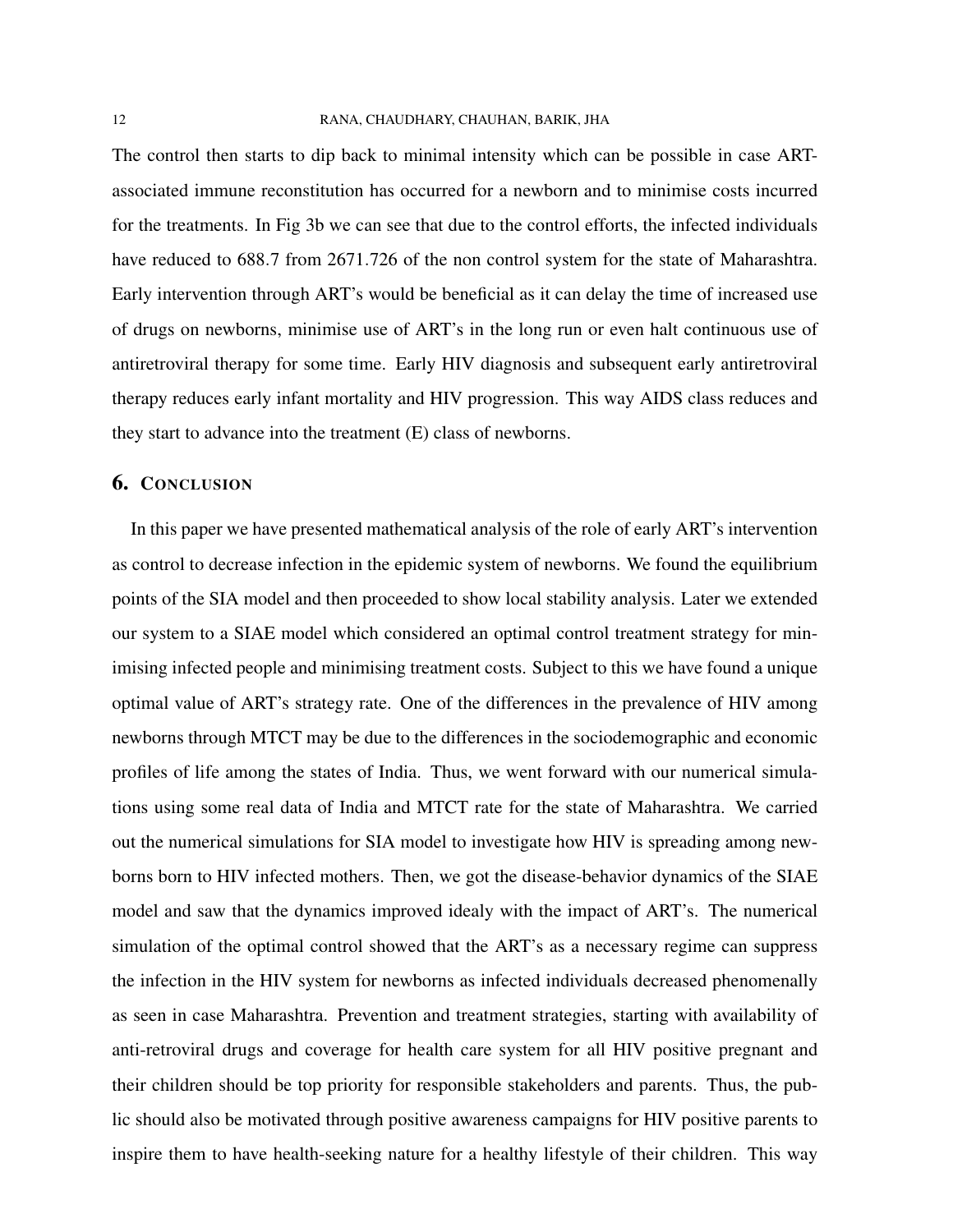parents will ardently follow the ART's regime for both the mother and newborns which will help keep a check of the viral load and suppress infection in the system.

## CONFLICT OF INTERESTS

The authors declare that there is no conflict of interests.

### **REFERENCES**

- <span id="page-12-0"></span>[1] CDC, About HIV,<https://www.cdc.gov/hiv/basics/whatishiv.html> (Retrieved December 23, 2019).
- <span id="page-12-1"></span>[2] Y.V. Irene, A. Arun, Efficacy of single dose nevirapine in prevention of mother to child transmission of HIV-1, J. Obstet. Gynecol. India. 60 (2010), 221–224. [https://doi.org/10.1007/s13224-010-0029-9.](https://doi.org/10.1007/s13224-010-0029-9)
- <span id="page-12-2"></span>[3] N. Suryavanshi, V. Mave, A. Kadam, et al. Challenges and opportunities for outreach workers in the Prevention of Mother to Child Transmission of HIV (PMTCT) program in India, PLoS ONE. 13 (2018), e0203425. https://doi.org/10.1371/journal.pone.0203425.
- <span id="page-12-3"></span>[4] World Health Organization, Unicef. Global monitoring framework and strategy for the global plan towards the elimination of new HIV infections among children by 2015 and keeping their mothers alive (EMTCT), April 2012. 2012. [https://apps.who.int/iris/handle/10665/75341.](https://apps.who.int/iris/handle/10665/75341)
- <span id="page-12-4"></span>[5] WHO, Global guidance on criteria and processes for validation: elimination of mother-to-child transmission of HIV and syphilis, 2nd edition. World Health Organization, (2017). [https://apps.who.int/iris/handle/10665](https://apps.who.int/iris/handle/10665/259517) [/259517.](https://apps.who.int/iris/handle/10665/259517)
- <span id="page-12-5"></span>[6] P. Rana, S. Chauhan, A. Mubayi, Burden of cytokines storm on prognosis of SARS-CoV-2 infection through immune response: dynamic analysis and optimal control with immunomodulatory therapy, Eur. Phys. J. Spec. Top. (2022). [https://doi.org/10.1140/epjs/s11734-022-00435-7.](https://doi.org/10.1140/epjs/s11734-022-00435-7)
- <span id="page-12-6"></span>[7] O. Akman, S. Chauhan, A. Ghosh, et al. The hard lessons and shifting modeling trends of COVID-19 dynamics: Multiresolution modeling approach, Bull. Math. Biol. 84 (2021), 3. [https://doi.org/10.1007/s11538](https://doi.org/10.1007/s11538-021-00959-4) [-021-00959-4.](https://doi.org/10.1007/s11538-021-00959-4)
- <span id="page-12-7"></span>[8] P. Rana, D. Jha, S. Chauhan, Dynamical analysis on two dose vaccines in the presence of media, J. Comput. Anal. Appl. 30 (2022), 260-280.
- <span id="page-12-8"></span>[9] A.S. Perelson, D.E. Kirschner, R. De Boer, Dynamics of HIV infection of CD4+ T cells, Math. Biosci. 114 (1993), 81–125. [https://doi.org/10.1016/0025-5564\(93\)90043-a.](https://doi.org/10.1016/0025-5564(93)90043-a)
- <span id="page-12-9"></span>[10] D. Biswas, S. Pal, Stability analysis of a delayed HIV/AIDS epidemic model with saturated incidence, Int. J. Math. Trends Technol. 43 (2017), 222-231.
- <span id="page-12-10"></span>[11] D.E. Kirschner, G.F. Webb, A mathematical model of combined drug therapy of HIV infection, J. Theor. Med. 1 (1997), 25–34. [https://doi.org/10.1080/10273669708833004.](https://doi.org/10.1080/10273669708833004)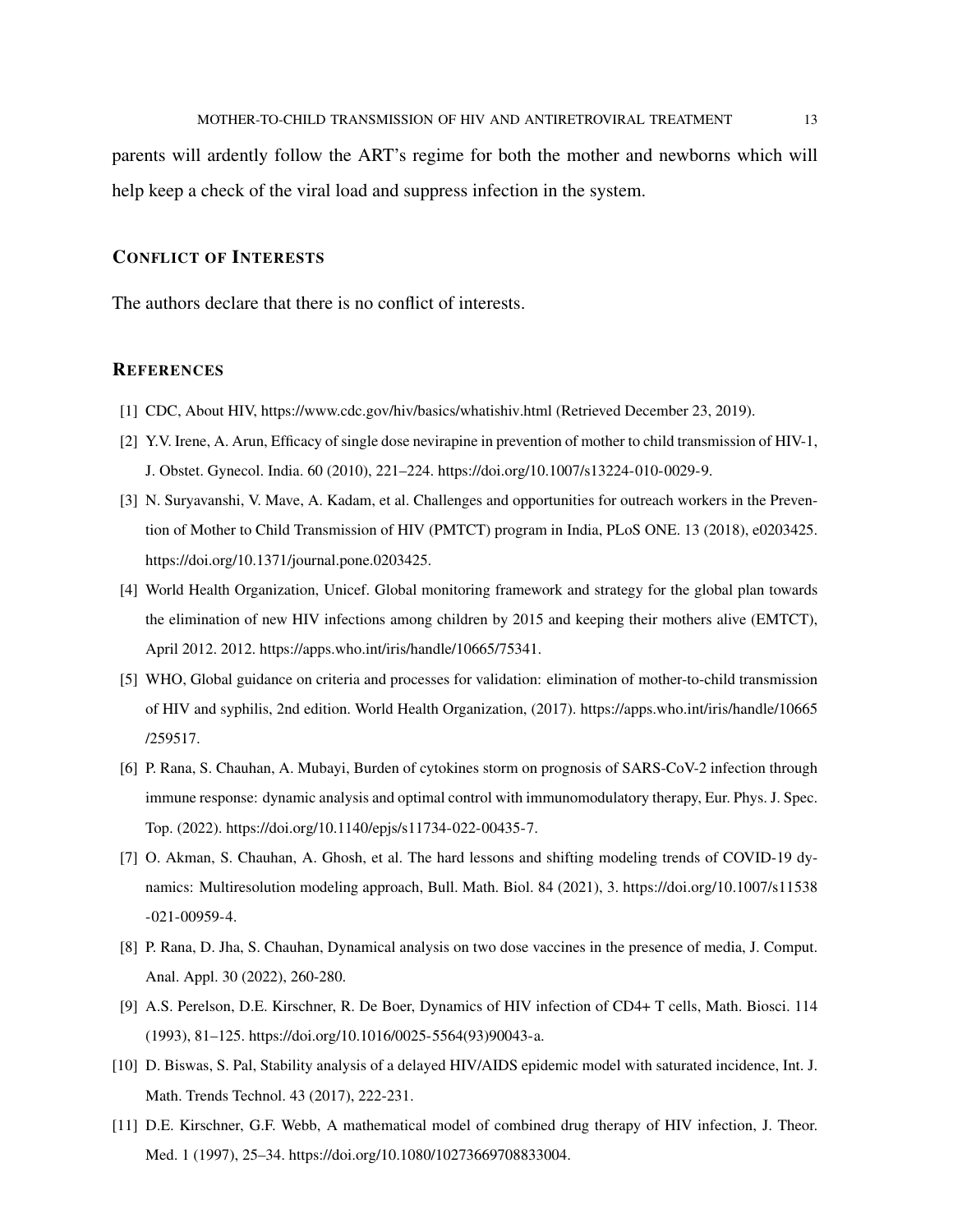- <span id="page-13-0"></span>[12] J.J. Wang, K.H. Reilly, H. Han, Z.-H. Peng, N. Wang, Dynamic characteristic analysis of HIV mother to child transmission in China, Biomed. Environ. Sci. 23 (2010), 402–408. [https://doi.org/10.1016/s0895-3988\(10\)6](https://doi.org/10.1016/s0895-3988(10)60082-7) [0082-7.](https://doi.org/10.1016/s0895-3988(10)60082-7)
- <span id="page-13-1"></span>[13] D. Aldila, R.R. Aprilliani, M. Malik, Understanding HIV spread with vertical transmission through mathematical model, AIP Conf. Proc. 2014 (2018), 020142. https://doi.org/10.1063/1.5054546.
- <span id="page-13-2"></span>[14] R. Naresh, D. Sharma, An HIV/AIDS model with vertical transmission and time delay, World J. Model. Simul. 7 (2011), 230-240.
- <span id="page-13-3"></span>[15] C.J. Silva, D.F.M. Torres, Modeling and optimal control of HIV/AIDS prevention through PrEP, Discr. Contin. Dyn. Syst. - S. 11 (2018), 119–141. [https://doi.org/10.3934/dcdss.2018008.](https://doi.org/10.3934/dcdss.2018008)
- <span id="page-13-4"></span>[16] L. Bittner, L. S. Pontryagin, V. G. Boltyanskii, et al. The mathematical theory of optimal processes, John Wiley & Sons. New York/London 1962. [https://doi.org/10.1002/zamm.19630431023.](https://doi.org/10.1002/zamm.19630431023)
- <span id="page-13-5"></span>[17] K. Helmes, R. Schlosser, M. Weber, Optimal advertising and pricing in a class of general new-product adoption models, Eur. J. Oper. Res. 229 (2013), 433–443. [https://doi.org/10.1016/j.ejor.2013.02.035.](https://doi.org/10.1016/j.ejor.2013.02.035)
- <span id="page-13-6"></span>[18] K. Chaudhary, P. Kumar, S. Chauhan, V. Kumar, Optimal promotional policy of an innovation diffusion model incorporating the brand image in a segment-specific market, J. Manage. Anal. 9 (2021), 120–136. [https://doi.org/10.1080/23270012.2021.1978883.](https://doi.org/10.1080/23270012.2021.1978883)
- <span id="page-13-7"></span>[19] J.T. Teng, G.L. Thompson, Oligopoly models for optimal advertising when production costs obey a learning curve, Manage. Sci. 29 (1983), 1087–1101. [https://doi.org/10.1287/mnsc.29.9.1087.](https://doi.org/10.1287/mnsc.29.9.1087)
- <span id="page-13-8"></span>[20] P. Rana, K. Chaudhary, S. Chauhan, Dynamical analysis and optimal control problem of impact of vaccine awareness programs on epidemic system, Commun. Math. Biol. Neurosci. 2021 (2021), Article ID 96. [https:](https://doi.org/10.28919/cmbn/6876) [//doi.org/10.28919/cmbn/6876.](https://doi.org/10.28919/cmbn/6876)
- <span id="page-13-9"></span>[21] M. Bhatta, N. Dutta, S. Nandi, S. Dutta, M.K. Saha, Mother-to-child HIV transmission and its correlates in India: systematic review and meta-analysis, BMC Pregnancy Childbirth. 20 (2020), 509. [https://doi.org/10.1](https://doi.org/10.1186/s12884-020-03193-3) [186/s12884-020-03193-3.](https://doi.org/10.1186/s12884-020-03193-3)
- <span id="page-13-10"></span>[22] U. Joshi, A. Kadri, S. Bhojiya, Prevention of parent to child transmission services and interventions - coverage and utilization: A cohort analysis in Gujarat, India, Indian J. Sex. Transm. Dis. 31 (2010), 92. [https://doi.or](https://doi.org/10.4103/0253-7184.74983) [g/10.4103/0253-7184.74983.](https://doi.org/10.4103/0253-7184.74983)
- <span id="page-13-11"></span>[23] S.P. Ahir, V. Chavan, S. Kerkar, et al. Antiretroviral treatment, viral load of mothers & perinatal HIV transmission in Mumbai, India, Indian J. Med. Res. 138 (2013), 201-208.
- <span id="page-13-12"></span>[24] H. Bhargav, V. Huilgol, K. Metri, et al. Evidence for extended age dependent maternal immunity in infected children: mother to child transmission of HIV infection and potential interventions including sulfatides of the human fetal adnexa and complementary or alternative medicines. J. Stem Cells. 7(2012), 127–53.